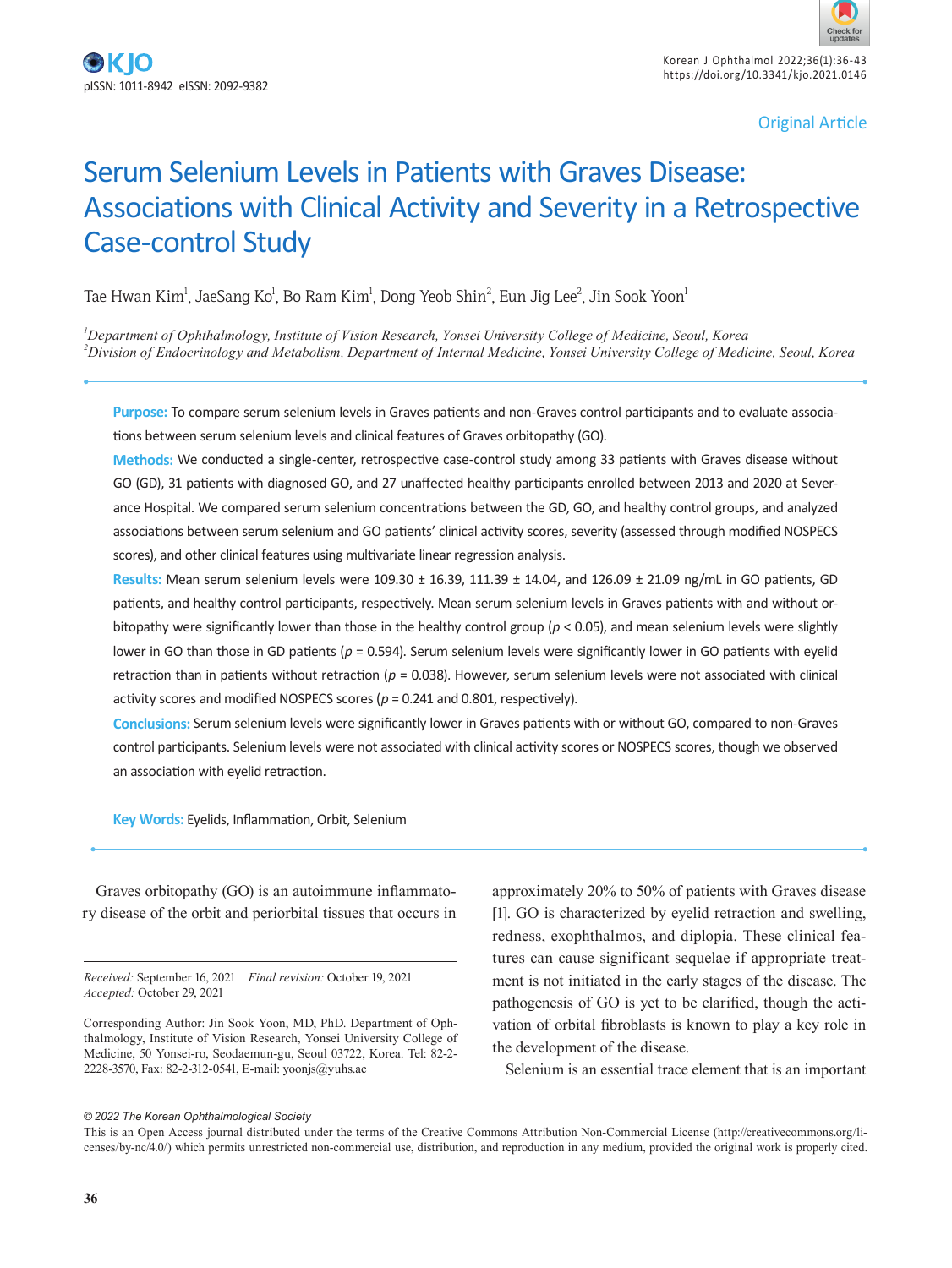component of several major metabolic pathways, such as thyroid hormone metabolism and immune function. Several epidemiological studies have reported that low selenium status is linked to an increased prevalence of benign thyroid disease, including Graves disease and thyroiditis [2-4]. As a result, oral selenium administration has become increasingly prevalent in the medical treatment of thyroid disease.

A prospective randomized trial revealed that selenium administration significantly reduced ocular involvement, improved quality of life, and reduced disease progression in mild GO patients [5]. Based on this study, the European Thyroid Association/European Group on Graves Orbitopathy recommend a 6-month period of selenium supplementation in patients with mild GO of short duration [6]. However, there are some limitations to the aforementioned study. First, the baseline serum selenium level was not measured prior to oral selenium supplementation. Therefore, it is not known whether correcting selenium deficiency (vs. raising selenium levels with or without a deficiency) improved ocular involvement. An additional concern is that it is difficult to ascertain how serum selenium levels relate to clinical symptoms of GO, even within gold-standard randomized prospective trials. Second, selenium deficiency is common in Europe, where the study was conducted. However, selenium intake is generally high in North America and East Asia [7,8]. Hence, it is unclear whether selenium supplementation would have the same therapeutic effect in GO patients within countries where selenium deficiency is relatively rare. In fact, the American Thyroid Association has not endorsed the European guidelines for oral selenium supplementation due to these regional differences [9].

In this study, we investigated serum selenium levels among patients with Graves disease while comparing them to non-Graves healthy control participants. Our study was conducted in South Korea, where selenium intake is relatively high [10,11]. We also attempted to examine associations between serum selenium levels and clinical features of GO.

## **Materials and Methods**

#### **Patients**

This study was conducted among patients with Graves disease who initially visited both Departments of Endocrinology and Ophthalmology at Severance Hospital at the Yonsei University College of Medicine from 2013 to 2020. These participants were retrospectively enrolled in our study. The healthy control group was comprised of participants with selenium blood tests conducted during an evaluation for antioxidant capacity at the Severance health check-up center. This study was approved by the institutional review board of the Yonsei University College of Medicine (No. 4-2020-1222). Informed consent was waived because of minimal risk of personal information. The study was conducted in accordance with the provisions of the Declaration of Helsinki.

This study included 33 patients with Graves disease without GO (GD), 31 patients with GO, and 27 healthy control participants. The controls were age-matched with patients participating in the study. We abstracted demographic and medical information, including sex, age, treatment of Graves disease, and other medical history, from hospital medical records. Thyroid function tests, including thyroid stimulating hormone, tri-iodothyronine, free thyroxine, and thyroid stimulating hormone receptor antibody levels, were conducted using archived blood samples. All patients had been examined for clinical ophthalmologic symptoms by one ophthalmologist (JSY) using the following assessments: slit-lamp examination, visual acuity, intraocular pressure, exophthalmometry measured with a Hertel exophthalmometer, the Hess screen test, the binocular single vision test, and an orbital computed tomography scan.

#### Clinical Graves disease orbitopathy evaluation

GO clinical activity was assessed using the clinical activity score (CAS), as described by Mourits et al. [12]. There are seven signs of inflammation of the orbit: spontaneous retrobulbar pain, pain during eye movement, eyelid erythema, conjunctival injection, chemosis, swelling of the lacrimal caruncle, and eyelid oedema or fullness. The CAS grading scale ranges from 0 to 7. GO patients were divided into two groups according to CAS grade: 0 to 2 and 3 to 7, corresponding to inactive and active disease, respectively.

The severity of GO was evaluated through a modified NOSPECS score based on each of these symptoms: soft-tissue involvement, proptosis, extraocular muscle involvement, lid retraction, site difference, corneal defect, and optic nerve compression [13], and scored on a scale of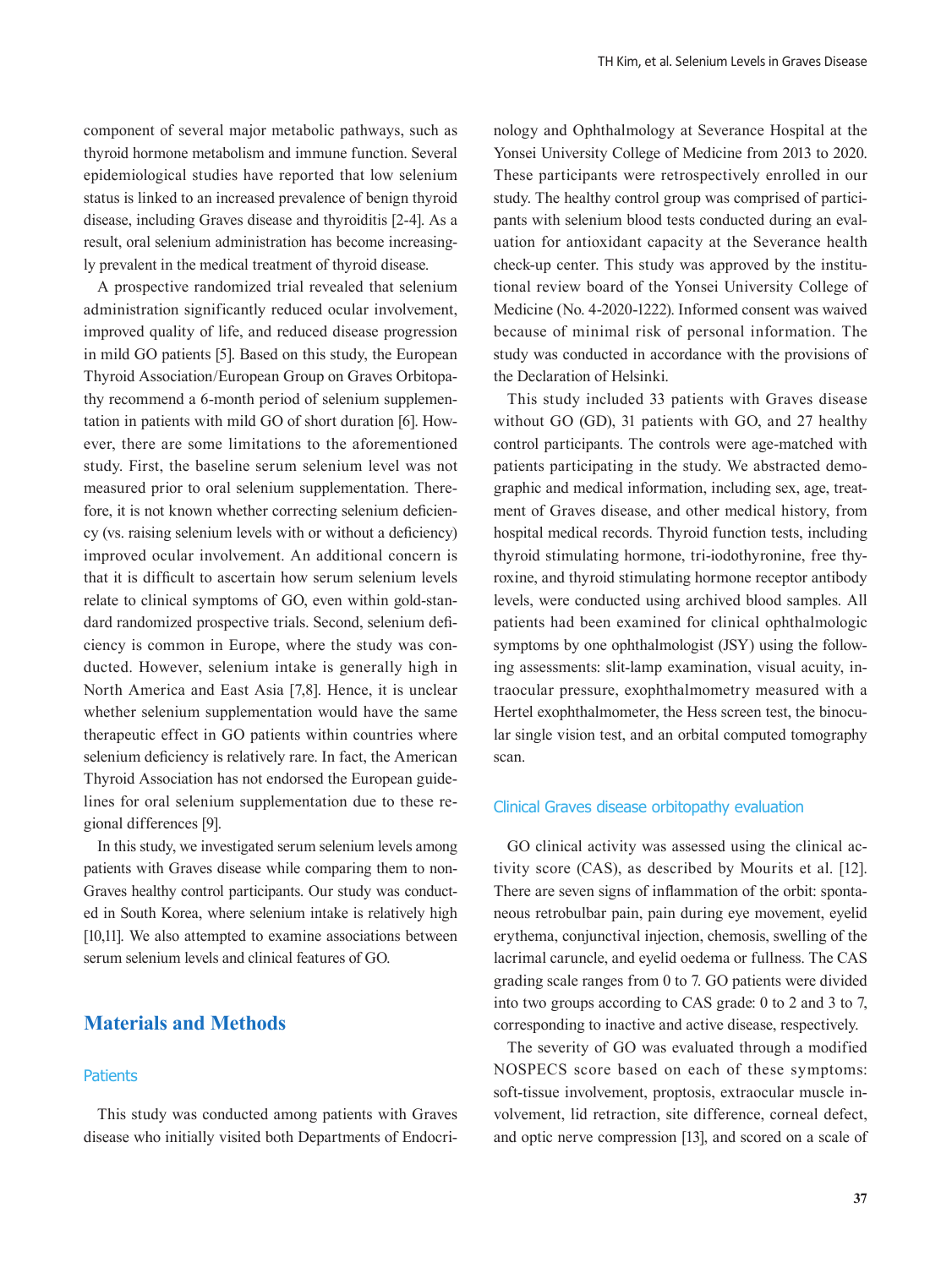0 to 17. Patients were divided into two groups based on the modified NOSPECS scores: 0 to 4, and 5 to 17, which correspond to mild and moderate to severe disease, respectively.

#### Determination of serum selenium levels

Blood samples were centrifuged for 15 minutes at 2,500 rpm. Serum was separated into acid-washed tubes and stored at -20°C until being thawed at room temperature for analysis. A working standard solution (10 μg/mL) was prepared from a 1 mg/mL selenium stock solution (SPEX CertiPrep, Metuchen, NJ, USA). During the analysis, all serum samples and working solutions were prepared by dilution  $(1 : 19, v/v)$  in an acidic solution  $(1\%$  HNO3, 0.01 mM EDTA, 0.07% Triton X-100, 1.5% 1-butanol) [14]. Serum selenium level measurement was conducted through automated inductively coupled plasma mass spectrometry technology, using an Elan DRC-II apparatus (Perkin-Elmer, Waltham, MA, USA). The results are expressed as nanograms per milliliter of serum (ng/mL).

#### Statistical analysis

All statistical analyses were performed using IBM SPSS ver. 19.0 (IBM Corp., Armonk, USA). Data were expressed as mean values with respective standard deviations. The

#### **Table 1.** Clinical characteristics of the study population

normal distribution of the data was confirmed using the Kolmogorov-Smirnov test. Categorical data were analyzed using the chi-square test. For the non-parametric data, the Kruskal-Wallis test was used to perform statistical comparisons among three groups, and the Mann-Whitney *U*-test was used to perform statistical comparisons between two groups. Independent *t*-tests were used for the comparison of serum selenium levels between the mild and moderate to severe GO groups. Associations between serum selenium levels and the clinical features of GO were analyzed using Pearson correlation and multiple regression analysis. Statistical significance was defined as *p* < 0.05.

### **Results**

This study retrospectively enrolled 91 participants. To analyze differences in serum selenium status among GD and GO patients, participants were divided into three groups: a healthy group of control participants ( $n = 27$ ), the GD group ( $n = 33$ ), and the GO group ( $n = 31$ ). Participants' baseline characteristics are summarized in Tables 1 and 2. Of the enrolled participants, 72 (79.1 %) were female and 19 (20.9 %) were male.

Mean serum selenium levels were  $109.30 \pm 16.39$  ng/mL in GO patients,  $111.39 \pm 14.04$  ng/mL in GD patients, and  $126.09 \pm 21.09$  ng/mL in the healthy control group. Mean

| Characteristics                                  | $GO (n = 31)$      | GD $(n = 33)$      | Control $(n = 27)$       | $p$ -value               |
|--------------------------------------------------|--------------------|--------------------|--------------------------|--------------------------|
| Age $(yr)$                                       | $36.96 \pm 13.21$  | $38.21 \pm 8.33$   | $35.00 \pm 8.63$         | 0.39                     |
| Sex (male : female)                              | 4:27               | 7:26               | 8:19                     | 0.29                     |
| Disease duration of Graves disease (mon)         | $34.78 \pm 48.79$  | $28.36 \pm 33.44$  | $\overline{\phantom{a}}$ | 0.32                     |
| Disease duration of GO (mon)                     | $24.94 \pm 40.98$  |                    |                          |                          |
| Thyroid stimulating hormone $(\mu I U/mL)$       | $1.04 \pm 2.22$    | $0.79 \pm 1.51$    |                          | 0.30                     |
| Tri-iodothyronine $(ng/mL)$                      | $1.86 \pm 1.46$    | $2.16 \pm 2.01$    |                          | 0.23                     |
| Free thyroxine $(ng/dL)$                         | $1.62 \pm 1.22$    | $1.76 \pm 0.89$    |                          | 0.30                     |
| Anti-thyroid stimulating hormone antibody (IU/L) | $13.53 \pm 14.65$  | $11.45 \pm 13.92$  |                          | 0.28                     |
| Clinical activity score (range, $0-6$ )          | $2.00 \pm 1.46$    |                    |                          | $\overline{\phantom{a}}$ |
| Clinical severity score (modified NOSPECS, 0-17) | $4.67 \pm 2.66$    |                    |                          |                          |
| Serum selenium level (ng/mL)                     | $109.30 \pm 16.39$ | $111.39 \pm 14.04$ | $126.09 \pm 21.09$       | $\leq 0.05$              |

Values are presented as mean ± standard deviation or number; Continuous variables were assessed with Kruskal-Wallis tests and Mann-Whitney *U*-test, while categorical data (sex) were assessed with chi-square test.

 $GO =$  Graves orbitopathy;  $GD =$  Graves disease without  $GO$ 

 $A$  *p*-value less than 0.05 was considered statistically significant.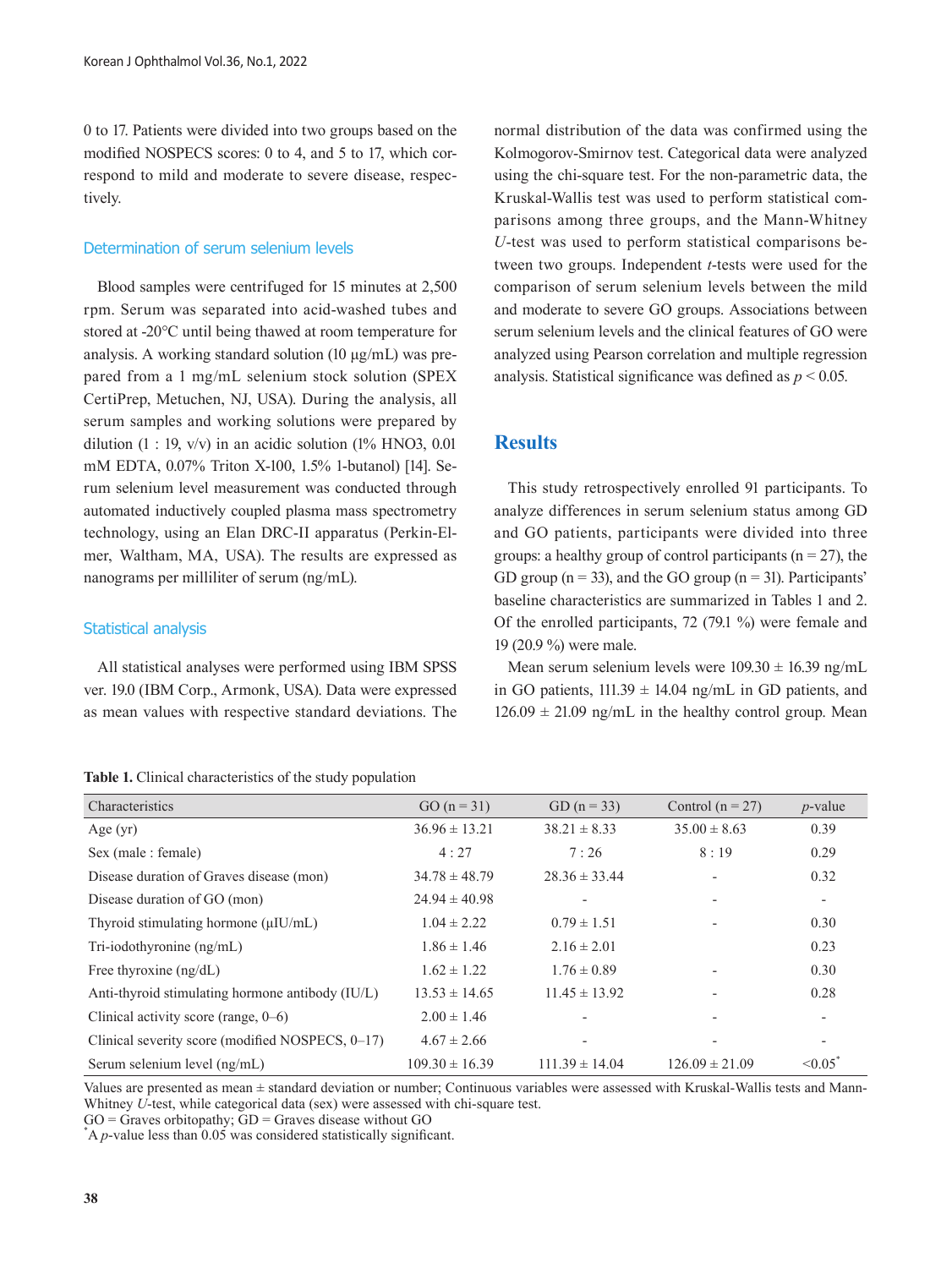| Ocular manifestation           | No. of patients $(\% )$ |  |  |
|--------------------------------|-------------------------|--|--|
| Proptosis (mm)                 |                         |  |  |
| <17                            | 5(16.1)                 |  |  |
| $17 - 18$                      | 7(22.6)                 |  |  |
| $19 - 22$                      | 12(38.7)                |  |  |
| >22                            | 7(22.6)                 |  |  |
| Diplopia                       | 12(38.7)                |  |  |
| Extraocular muscle enlargement | 14(45.1)                |  |  |
| Lid retraction                 | 14(45.1)                |  |  |
| Compressive optic neuropathy   | 3(9.7)                  |  |  |

**Table 2.** Characteristics of Graves disease with orbitopathy patients with ocular manifestations



**Fig. 1.** Comparison between the mean selenium levels in the study groups. Serum selenium levels in Graves disease without Graves orbitopathy (GO) (GD) and with GO patients were significantly lower than in the healthy group (each  $p < 0.05$ ). Mean selenium levels were lower in GO than in GD patients, but this difference was not statistically significant ( $p = 0.594$ ). The results are expressed as the mean  $\pm$  standard deviation. Error bars represent standard deviation.

serum selenium levels in GD and GO patients were significantly lower than in the healthy group (each  $p < 0.05$ ) (Fig. 1). Mean selenium levels were lower in GO than in GD patients, but this difference was not statistically significant (*p*  $= 0.594$ ).

The mean CAS and modified NOSPECS score among GO patients were  $2.00 \pm 1.46$  and  $4.67 \pm 2.66$ , respectively. We examined the serum selenium status among GO patients who were categorized into an inactive group (CAS, 0–2) and an active group (CAS, 3–7), and into a mild group and a moderate to severe group according to clinical severity. The mean serum selenium level was higher in the



**Fig. 2.** Comparison of selenium status by Graves orbitopathy (GO) clinical activity. GO clinical activity was assessed using the clinical activity score (CAS). The CAS grading scale ranges from 0 to 7. GO patients were divided into two groups according to CAS grade: 0 to 2, and 3 to 7, corresponding to inactive and active GO disease, respectively. The mean serum selenium level was higher in the inactive GO group (109.67  $\pm$  17.80 ng/mL) than in the active GO group (108.71  $\pm$  14.63 ng/mL), but this difference was not statistically significant ( $p = 0.877$ ). Error bars represent standard deviation.



**Fig. 3.** Comparison of selenium status by Graves orbitopathy (GO) severity. GO clinical severity was evaluated using assessed using the modified NOSPECS score. The modified NOSPECS score ranges from 0 to 17. Patients were divided into two groups based on the modified NOSPECS scores: 0 to 4, and 5 to 17, which correspond to mild and moderate to severe disease, respectively. The mean serum selenium level was higher in the mild GO group  $(110.52 \pm 14.42 \text{ ng/mL})$  than in the moderate to severe GO group  $(107.82 \pm 18.97 \text{ ng/mL})$ , but this difference was not statistically significant ( $p = 0.566$ ). Error bars represent standard deviation.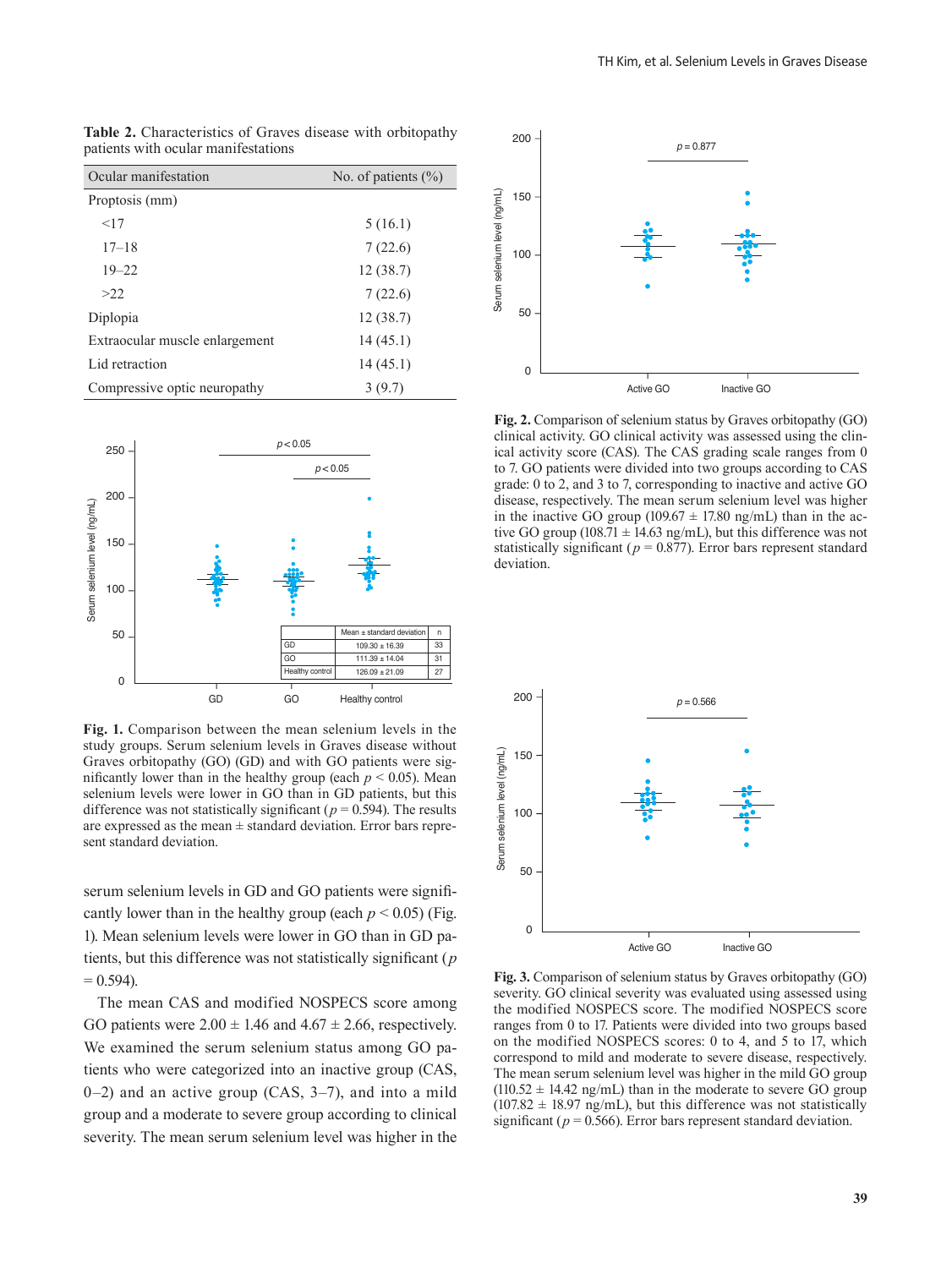| Table 3. Linear regression analysis for the association of serum selenium level with clinical and biochemical factors of Graves or- |  |  |  |  |  |
|-------------------------------------------------------------------------------------------------------------------------------------|--|--|--|--|--|
| bitopathy                                                                                                                           |  |  |  |  |  |

|                                                    |              | Univariate           | Multivariate             |                              |  |
|----------------------------------------------------|--------------|----------------------|--------------------------|------------------------------|--|
| Factor                                             | <b>B</b> eta | $p$ -value           | Beta                     | $p$ -value                   |  |
| <b>Sex</b>                                         | 0.436        | $0.014$ <sup>*</sup> | 0.241                    | 0.155                        |  |
| Age                                                | 0.042        | 0.822                | $-0.050$                 | 0.785                        |  |
| Disease duration                                   | $-0.129$     | 0.496                | $\overline{\phantom{a}}$ | $\overline{\phantom{a}}$     |  |
| Tri-iodothyronine                                  | 0.008        | 0.967                | $\overline{\phantom{a}}$ | $\overline{\phantom{a}}$     |  |
| Free thyroxine                                     | $-0.343$     | 0.059                | $-0.324$                 | 0.066                        |  |
| Anti-thyroid stimulating hormone receptor antibody | $-0.030$     | 0.872                | $\overline{a}$           | $\overline{\phantom{a}}$     |  |
| Visual acuity                                      | 0.081        | 0.664                | $\overline{\phantom{a}}$ |                              |  |
| Intraocular pressure                               | $-0.256$     | 0.165                | $\overline{\phantom{a}}$ | $\qquad \qquad \blacksquare$ |  |
| Clinical activity score                            | 0.068        | 0.716                | 0.243                    | 0.241                        |  |
| Modified NOSPECS                                   | $-0.100$     | 0.592                | 0.062                    | 0.801                        |  |
| Proptosis                                          | 0.112        | 0.549                | $\overline{a}$           | $\overline{\phantom{a}}$     |  |
| Diplopia                                           | $-0.043$     | 0.818                |                          |                              |  |
| Eyelid retraction                                  | $-0.425$     | $0.017*$             | $-0.396$                 | 0.038                        |  |
| Extraocular muscle enlargement                     | 0.060        | 0.749                | $\overline{\phantom{a}}$ | $\overline{\phantom{a}}$     |  |
| Compressive optic neuropathy                       | $-0.212$     | 0.253                | $-0.330$                 | 0.114                        |  |

\* A *p*-value less than 0.05 was considered statistically significant.

inactive group (109.67  $\pm$  17.80 ng/mL) than in the active group (108.71  $\pm$  14.63 ng/mL) and was higher in the mild group (110.52  $\pm$  14.42 ng/mL) than in the moderate to severe group (107.82  $\pm$  18.97 ng/mL), though these differences were not statistically significant ( $p = 0.877$  and 0.656, respectively) (Fig. 2, 3).

Univariate analyses of GO clinical manifestations with respect to serum selenium levels were conducted using a linear regression model; sex (beta =  $-0.436$ ,  $p = 0.014$ ) and eyelid retraction (beta =  $-0.425$ ,  $p = 0.017$ ) were significantly related to serum selenium level. Multivariable analysis indicated that eyelid retraction showed a significant negative correlation with serum selenium level (beta = -0.396, *p* = 0.038) (Table 3).

## **Discussion**

Since the publication of a multicenter, placebo controlled, randomized study on the effects of short-term oral selenium supplementation in patients with mild GO in a European population in 2011, oral selenium supplementation therapy has become globally popular [5,6]. In fact, al-

**40** 

most all responders (94%) within a survey of European Thyroid Association members recommended selenium supplementation for GO patients [15].

Several observational studies have also been conducted to determine the relationship between GO and selenium. Khong et al. [16] revealed that serum selenium was lower in patients with GO than in those without GO and suggested that selenium deficiency could be a risk factor for clinical manifestation of GO in GD patients. Dehina et al. [17] also confirmed that serum selenium levels in GO were lower than in healthy control participants but did not demonstrate an association between selenium levels and GO severity.

In this study, we compared serum selenium status between GD patients, GO patients, and normal healthy control participants presenting at a hospital in South Korea, where selenium intake is relatively high. We also explored associations between clinical manifestations of GO and serum selenium levels in GO patients. The mean serum selenium level among the healthy control participants was  $126.09 \pm 21.09$  ng/mL. This value did not differ significantly from those previously reported in Korea [10,11]. These results reaffirm previous findings of abundant selenium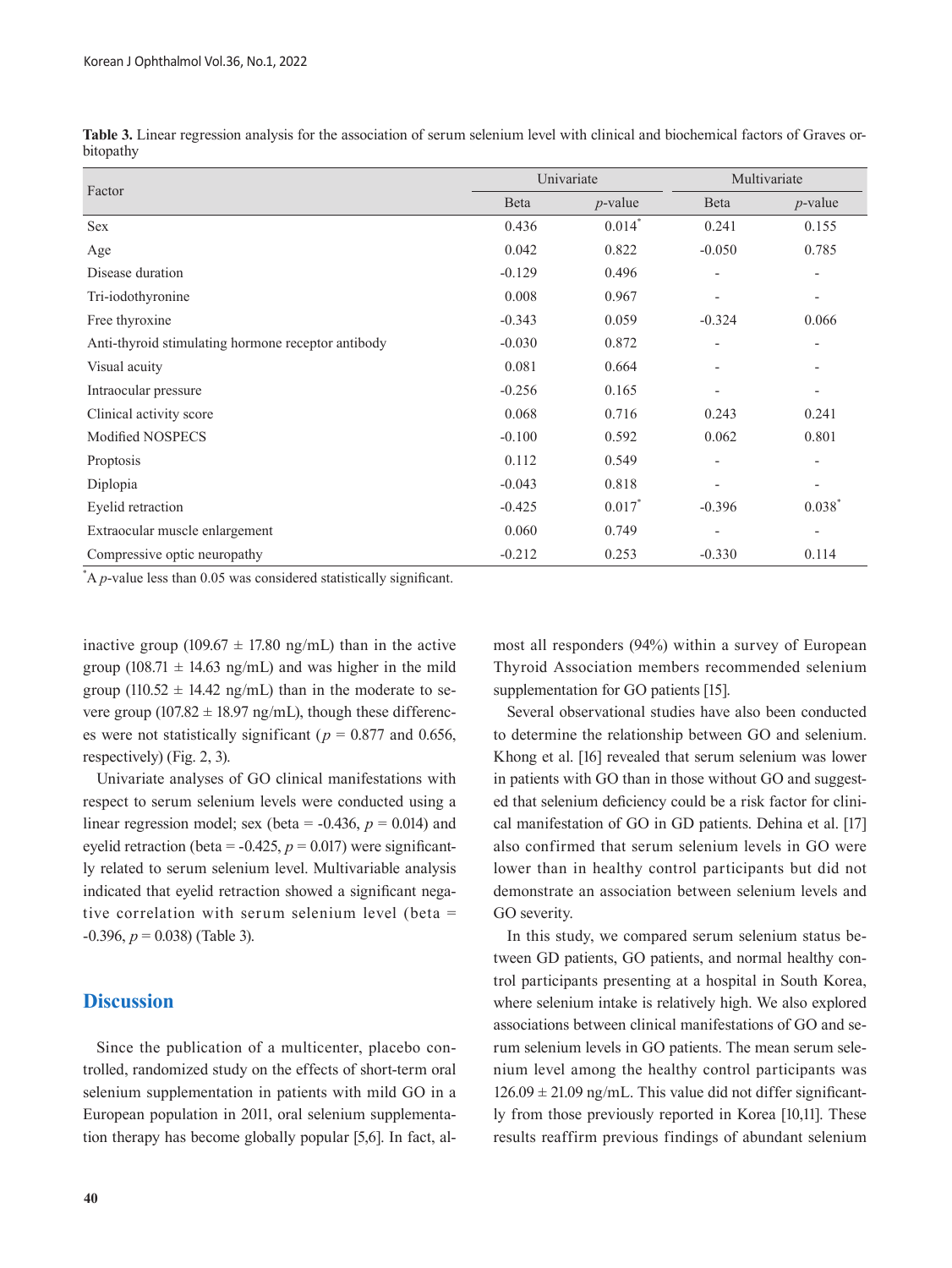intake in the Korean population, similar to that of the United States and Japanese populations [18].

Selenium is an important component of antioxidant enzymes, such as glutathione peroxidase (GPx), thioredoxin reductase, and iodothyronine deiodinase [19]. A number of recent studies have demonstrated that oxidative stress may play a role in the pathogenesis of GO [20,21]. Overproduction of reactive oxygen species (ROS) resulting from an imbalance in the antioxidant system is known to have a major impact on the development of GO, by promoting the proliferation of orbital fibroblasts and the release of glycosaminoglycans, as well as the secretion of inflammatory cytokines and the expression of other factors (heat shock protein-72, human leukocyte antigen-DR, intercellular adhesion molecule-1) involved in the expression of GO [21]. The human thyroid gland is known to contain the highest amount of selenium per gram of tissue than any other body organ, and selenium plays an important role in the removal of excessive ROS derived from thyroid metabolism [22]. Thus, removing excessively generated ROS in Graves disease requires more selenium than the necessary amount among healthy participants, and hence lower serum selenium levels may be observed among GD and GO participants compared to healthy control participants. This decreased level of selenium caused by the consumption of selenium to relieve oxidative stress in the body is observed not only in Graves disease but also in other systemic diseases that cause an increase in oxidative stress [23,24].

It is noteworthy that serum selenium levels in GD and GO patients in this South Korean study were even higher than those of normal healthy people in European studies [7,8]. This result raises questions about whether treatment with oral selenium supplementation will be effective in patients with GD and GO in areas with relatively high serum levels of selenium due to sufficient selenium intake. The activity of GPx, which plays a major role in the antioxidant effect among selenoproteins, is generally known to increase as the concentration of selenium increases. However, several studies have shown that GPx activity is no longer significant if the level of serum selenium increases above a certain level [25-27]. Based on these studies, the concentration of serum selenium required for optimal plasma GPx activity is reported to be 100 ng/mL [27,28]. In other words, previous studies conducted in Europe showed that the majority of patients did not meet the requirements for optimal GPx activity due to low serum se-

lenium levels, necessitating oral selenium supplementation to improve clinical manifestations of GO. However, as shown in this study, oral selenium supplementation may not have a significant effect on GPx activity or may not be effective in improving GO clinical symptoms in certain populations. Furthermore, excessive selenium intake may cause other complications, such as diabetes [29]. Hence, measuring blood levels of selenium might be helpful prior to recommending oral selenium supplementation in a medical setting, and further clinical trials are needed to inform objective selenium intake guidelines for GO patients in populations with sufficient selenium intake, weighing the risks and benefits of therapeutic supplementation.

We observed no significant correlation between serum selenium levels and the clinical activity and severity of GO in this study, with the exception of the finding that lower serum selenium concentrations were associated with eyelid retraction. In a multicenter placebo controlled clinical trial, a significant improvement in eyelid retraction was apparent in the selenium supplementation group for mild GO patients [5]; however, it is not yet clear how selenium affects this GO phenotype. Muller's muscle is a smooth muscle adjoining the levator palpebrae muscle that helps elevate the upper eyelid; this muscle is controlled by the sympathetic nervous system [30]. In GO patients, eyelid retraction can occur because of hyperactivity of the superior tarsal muscle due to overactivity of the sympathetic nervous system [31,32]. Eyelid retraction could also occur because of infiltration of macrophages and mast cells into Muller's muscle, causing adhesion between Muller's muscle and the surrounding tissue [31]. Smith and Douglas [33] speculated that selenium might influence the sympathetic tone of the ocular muscles as well as reducing inflammation of the Muller's muscle. Several existing studies have reported that ROS can stimulate sympathetic nervous system activity, thereby affecting systemic diseases [34,35], and ROS generated by hypermetabolism in Graves disease may induce eyelid retraction through activation of the sympathetic nervous system. If the selenium level in the body is sufficient to produce an optimal antioxidant effect, it could relieve sympathetic nerve overactivity by reducing oxidative stress, though there is no mechanistic evidence to prove its therapeutic value in the reduction of eyelid retraction.

A substantial strength of this study is that it was conducted in areas with relatively sufficient selenium intakes,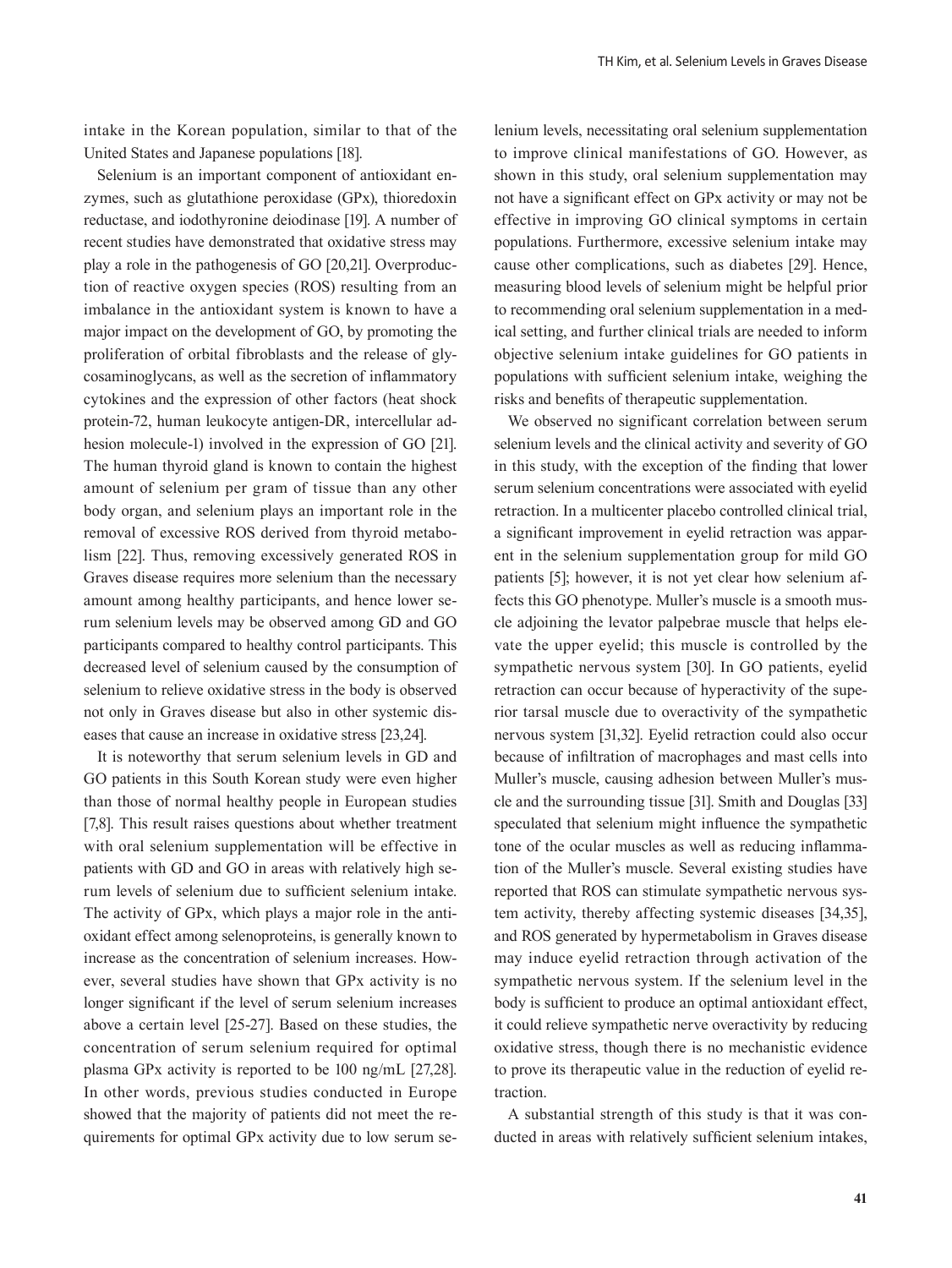while most previous studies were conducted in areas with insufficient selenium intake. However, we acknowledge several limitations of this study, including its relatively small sample size, measuring selenium levels at one time point only, and using serum selenium level as the sole indicator of selenium status in the body.

In summary, we found that selenium levels among GD and GO patients were significantly lower than among healthy participants in a study conducted in South Korea. However, serum selenium was not associated with GO activity and severity, except for eyelid retraction. Further studies are needed to provide evidence for the effectiveness of oral selenium supplementation in GO patients presenting within selenium-abundant populations, as well as evidence of how selenium affects the clinical features of GO.

# **Conflicts of Interest**

No potential conflict of interest relevant to this article was reported.

# **Acknowledgements**

None.

# **Funding**

This work was supported by the National Research Foundation of Korea (NRF) grant funded by the Korea government (MSIT) (No. 2021R1F1A104665211).

## **References**

- 1. Hiromatsu Y, Eguchi H, Tani J, et al. Graves' ophthalmopathy: epidemiology and natural history. *Intern Med* 2014;53:353-60.
- 2. Wu Q, Rayman MP, Lv H, et al. Low population selenium status is associated with increased prevalence of thyroid disease. *J Clin Endocrinol Metab* 2015;100:4037-47.
- 3. Rayman MP. Multiple nutritional factors and thyroid disease, with particular reference to autoimmune thyroid dis-

ease. *Proc Nutr Soc* 2019;78:34-44.

- 4. Wichman J, Winther KH, Bonnema SJ, Hegedus L. Selenium supplementation significantly reduces thyroid autoantibody levels in patients with chronic autoimmune thyroiditis: a systematic review and meta-analysis. *Thyroid* 2016;26:1681-92.
- 5. Marcocci C, Kahaly GJ, Krassas GE, et al. Selenium and the course of mild Graves' orbitopathy. *N Engl J Med* 2011;364:1920-31.
- 6. Bartalena L, Baldeschi L, Boboridis K, et al. The 2016 European Thyroid Association/European Group on Graves' Orbitopathy Guidelines for the management of Graves' orbitopathy. *Eur Thyroid J* 2016;5:9-26.
- 7. Johnson CC, Fordyce FM, Rayman MP. Symposium on 'Geographical and geological influences on nutrition': factors controlling the distribution of selenium in the environment and their impact on health and nutrition. *Proc Nutr Soc* 2010;69:119-32.
- 8. Stoffaneller R, Morse NL. A review of dietary selenium intake and selenium status in Europe and the Middle East. *Nutrients* 2015;7:1494-537.
- 9. Ross DS, Burch HB, Cooper DS, et al. 2016 American Thyroid Association Guidelines for diagnosis and management of hyperthyroidism and other causes of thyrotoxicosis. *Thyroid* 2016;26:1343-421.
- 10. Kim YJ, Galindev O, Sei JH, et al. Serum selenium level in healthy Koreans. *Biol Trace Elem Res* 2009;131:103-9.
- 11. Kim IW, Bae SM, Kim YW, et al. Serum selenium levels in Korean hepatoma patients. *Biol Trace Elem Res* 2012;148:25-31.
- 12. Mourits MP, Prummel MF, Wiersinga WM, Koornneef L. Clinical activity score as a guide in the management of patients with Graves' ophthalmopathy. *Clin Endocrinol (Oxf)* 1997;47:9-14.
- 13. Eckstein AK, Plicht M, Lax H, et al. Thyrotropin receptor autoantibodies are independent risk factors for Graves' ophthalmopathy and help to predict severity and outcome of the disease. *J Clin Endocrinol Metab* 2006;91:3464-70.
- 14. Sohn OS, Blackwell L, Mathis J, et al. Excretion and tissue distribution of selenium following treatment of male F344 rats with benzylselenocyanate or sodium selenite. *Drug Metab Dispos* 1991;19:865-70.
- 15. Negro R, Hegedus L, Attanasio R, et al. A 2018 European Thyroid Association Survey on the use of selenium supplementation in Graves' hyperthyroidism and Graves' orbitopathy. *Eur Thyroid J* 2019;8:7-15.